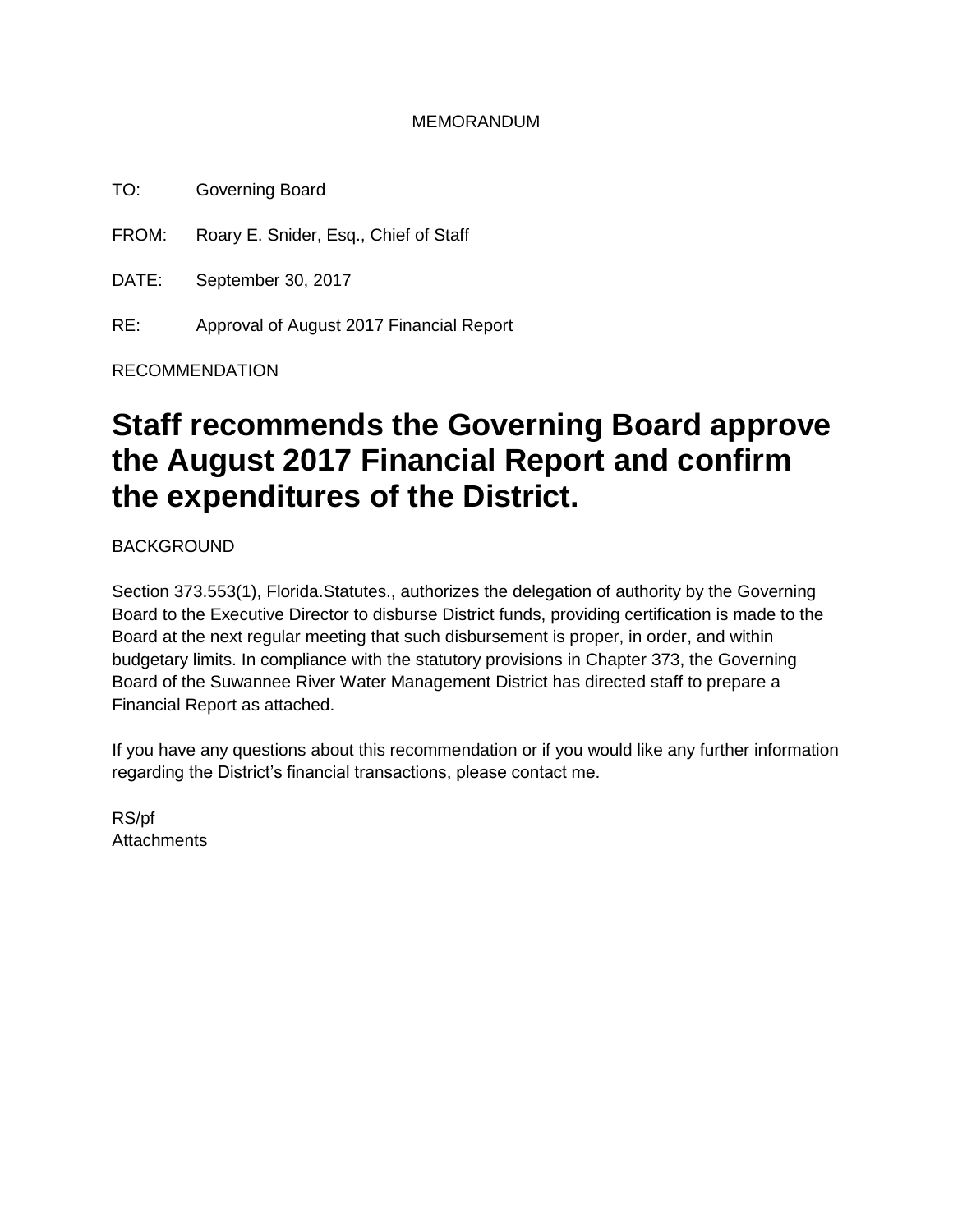## **Suwannee River Water Management District Cash Report August 2017**

| <b>Financial Institution/Account</b>  | <b>Monthly</b><br><b>Interest</b> | <b>Interest</b><br>Rate % | <b>Closing</b><br><b>Balance</b> |
|---------------------------------------|-----------------------------------|---------------------------|----------------------------------|
| <b>First Federal Permit Fee</b>       | \$0.00                            | $0\%$                     | \$44,539.55                      |
| <b>First Federal Accounts Payable</b> | \$0.00                            | $0\%$                     | \$35,000.00                      |
| <b>First Federal Depository</b>       | \$158.19                          | $0\%$                     | \$848,361.11                     |
| <b>SPIA</b>                           | \$63,690.98                       | 1.57%                     | \$46,644,830.24                  |
| TOTAL                                 | \$63,849.17                       |                           | \$47,572,730.90                  |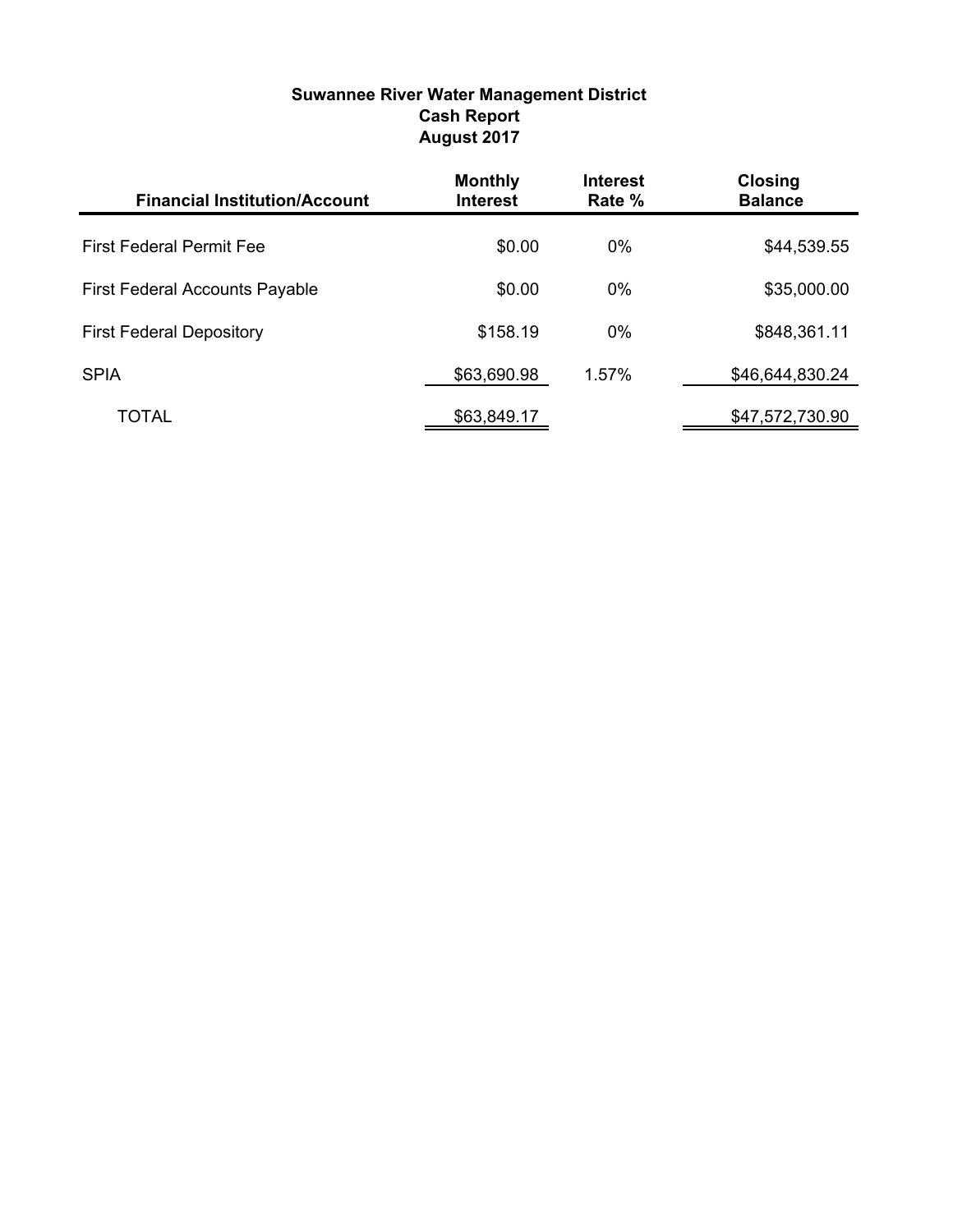#### **Suwannee River Water Management District Statement of Sources and Uses of Funds For the Month ending August 31, 2017 (Unaudited)**

|                            | <b>Current</b><br><b>Budget</b> |   | <b>Actuals</b><br><b>Through</b><br>8/31/2017 |      | Variance<br>(Under)/Over<br><b>Budget</b> | <b>Actuals As A</b><br>% of Budget |
|----------------------------|---------------------------------|---|-----------------------------------------------|------|-------------------------------------------|------------------------------------|
| <b>Sources</b>             |                                 |   |                                               |      |                                           |                                    |
| Ad Valorem Property Taxes  | \$<br>5.727.117                 | S | 5,640,838                                     | S    | (86, 279)                                 | 98%                                |
| Intergovernmental Revenues | \$<br>45,887,078                | S | 8,660,447                                     | \$   | (37, 226, 631)                            | 19%                                |
| Interest on Invested Funds | \$<br>244.137 \$                |   | 594.232 \$                                    |      | 350.095                                   | 243%                               |
| License and Permit Fees    | \$<br>120,000 \$                |   | 164.731                                       | - \$ | 44.731                                    | 137%                               |
| Other                      | \$<br>988,488                   | S | 1.440.117                                     | S    | 451,629                                   | 146%                               |
| <b>Fund Balance</b>        | \$<br>19,001,834                |   | ۰                                             | S    | (19,001,834)                              | 0%                                 |
| <b>Total Sources</b>       | \$<br>71,968,654                |   | 16.500.364                                    | S    | (55, 468, 290)                            | 23%                                |

|                                              |   | <b>Current</b> |      |                     |      |                     |      | Available     |           |                         |
|----------------------------------------------|---|----------------|------|---------------------|------|---------------------|------|---------------|-----------|-------------------------|
|                                              |   | <b>Budget</b>  |      | <b>Expenditures</b> |      | <b>Encumbrances</b> |      | <b>Budget</b> | %Expended | %Obligated <sup>2</sup> |
| <b>Uses</b>                                  |   |                |      |                     |      |                     |      |               |           |                         |
| Water Resources Planning and Monitoring      |   | 10.685.707     | - \$ | 4.458.908           |      | 249.794             |      | 5.977.005     | 42%       | 44%                     |
| Acquisition, Restoration and Public Works    |   | 53.580.536 \$  |      | 4,437,906           | - \$ | 1,001,725           | - \$ | 48,140,905    | 8%        | 10%                     |
| Operation and Maintenance of Lands and Works |   | 4,680,671      | - \$ | 2,380,815           | - \$ | 100.411             | -S   | 2.199.445     | 51%       | 53%                     |
| Regulation                                   | ጦ | 1.367.953 \$   |      | 884.132             | - \$ | 18,968 \$           |      | 464.853       | 65%       | 66%                     |
| Outreach                                     |   | 228,202 \$     |      | 111.820             | - S  | $\sim$              | £.   | 116.382       | 49%       | 49%                     |
| Management and Administration                |   | 1,425,585      |      | 1,360,156           |      | 5.189               |      | 60.240        | 95%       | 96%                     |
| <b>Total Uses</b>                            |   | 71.968.654     |      | 13,633,737          |      | 1.376.087           |      | 56.958.830    | 19%       | 21%                     |

 $1$  Encumbrances represent unexpended balances of open purchase orders.

 $^2$  Represents the sum of expenditures and encumbrances as a percentage of the available budget.

This financial statement is prepared as of August 31, 2017 and covers the interim period since the most recent audited financial statements.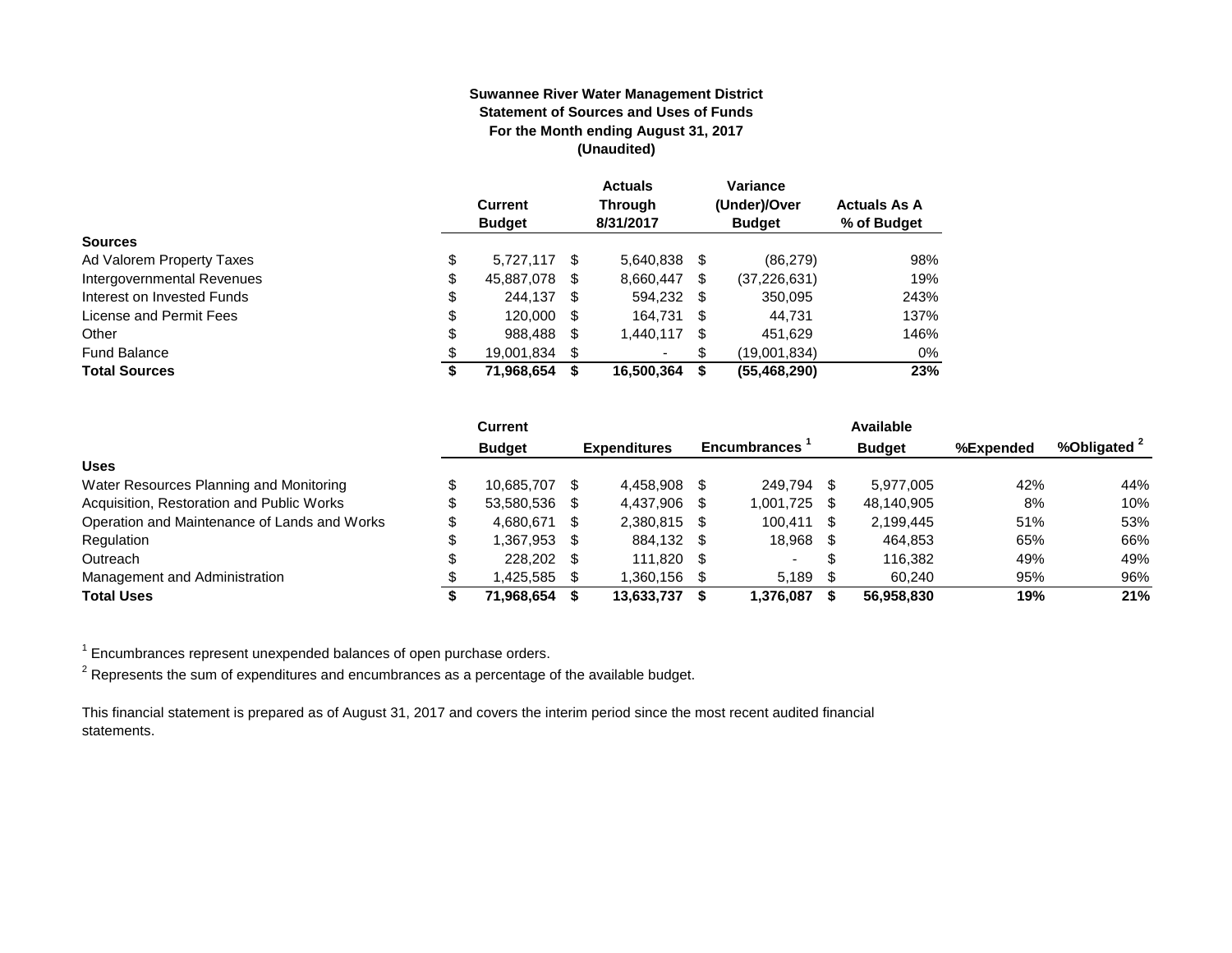## **STATEMENT OF ACTIVITY - REVENUE AND EXPENSE ROLLUP (UNAUDITED) August 31, 2017**

| Recap of All Funds                               | Y-T-D<br><b>ACTUAL</b> | ENCUM.         | <b>ANNUAL</b><br><b>BUDGET</b> |
|--------------------------------------------------|------------------------|----------------|--------------------------------|
| <b>REVENUES</b>                                  |                        |                |                                |
| <b>TOTAL REVENUES</b>                            | 16,500,363.69          | 0.00           | 71,968,654.00                  |
| <b>EXPENDITURES</b>                              |                        |                |                                |
| <b>TOTAL SALARIES AND BENEFITS</b>               | 4,609,650.78           | 0.00           | 6,047,220.67                   |
| <b>TOTAL CONTRACTUAL SERVICES</b>                | 5,338,830.54           | 554,956.91     | 34,278,431.96                  |
| <b>TOTAL OPERATING EXPENSES</b>                  | 803,849.86             | 27,204.06      | 1,164,795.00                   |
| <b>TOTAL CAPITAL OUTLAY</b>                      | 195,522.46             | 17,640.06      | 215,076.00                     |
| <b>TOTAL FIXED CAPITAL OUTLAY</b>                | 618,386.37             | 0.00           | 7,973,236.00                   |
| <b>TOTAL INTERAGENCY EXPENSES</b>                | 2,067,496.10           | 776,286.40     | 22,289,894.08                  |
| <b>TOTAL EXPENDITURES</b>                        | 13,633,736.11          | 1,376,087.43   | 71,968,653.71                  |
| <b>EXCESS REVENUES OVER (UNDER) EXPENDITURES</b> | 2,866,627.58           | (1,376,087.43) | 0.29                           |
|                                                  | Y-T-D                  |                | <b>ANNUAL</b>                  |
| Fund 01: General Fund                            | <b>ACTUAL</b>          | ENCUM.         | <b>BUDGET</b>                  |
| <b>REVENUES</b>                                  |                        |                |                                |
| <b>TOTAL REVENUES</b>                            | (4,032,926.70)         | 0.00           | 12,082,551.00                  |
| <b>EXPENDITURES</b>                              |                        |                |                                |
| <b>TOTAL SALARIES AND BENEFITS</b>               | 3,927,755.70           | 0.00           | 5,246,012.49                   |
| <b>TOTAL CONTRACTUAL SERVICES</b>                | 1,261,926.93           | 283,928.36     | 4,613,841.00                   |
| <b>TOTAL OPERATING EXPENSES</b>                  | 546,941.71             | 20,608.35      | 792,714.00                     |
| <b>TOTAL CAPITAL OUTLAY</b>                      | 52,915.54              | 5,761.06       | 92,032.00                      |
| <b>TOTAL FIXED CAPITAL OUTLAY</b>                | 0.00                   | 0.00           | 0.00                           |
| <b>TOTAL INTERAGENCY EXPENSES</b>                | 889,476.59             | 0.00           | 1,337,952.00                   |
| <b>TOTAL EXPENDITURES</b>                        | 6,679,016.47           | 310,297.77     | 12,082,551.49                  |
| <b>EXCESS REVENUES OVER (UNDER) EXPENDITURES</b> | (10, 711, 943.17)      | (310,297.77)   | (0.49)                         |

 *\*Transfer Out for Committed Fund Balances to Monitor Well Improvements, Ag Cost Share, and RIVER*

|                                                  | Y-T-D         |        | <b>ANNUAL</b> |
|--------------------------------------------------|---------------|--------|---------------|
| Fund 02: Emergency Operations                    | <b>ACTUAL</b> | ENCUM. | <b>BUDGET</b> |
| <b>REVENUES</b>                                  |               |        |               |
| <b>TOTAL REVENUES</b>                            | 0.00          | 0.00   | 0.00          |
| <b>EXPENDITURES</b>                              |               |        |               |
| <b>TOTAL SALARIES AND BENEFITS</b>               | 16,496.86     | 0.00   | 0.00          |
| <b>TOTAL CONTRACTUAL SERVICES</b>                | 0.00          | 0.00   | 0.00          |
| <b>TOTAL OPERATING EXPENSES</b>                  | 0.00          | 0.00   | 0.00          |
| <b>TOTAL CAPITAL OUTLAY</b>                      | 0.00          | 0.00   | 0.00          |
| <b>TOTAL FIXED CAPITAL OUTLAY</b>                | 0.00          | 0.00   | 0.00          |
| <b>TOTAL INTERAGENCY EXPENSES</b>                | 0.00          | 0.00   | 0.00          |
| <b>TOTAL EXPENDITURES</b>                        | 16,496.86     | 0.00   | 0.00          |
| <b>EXCESS REVENUES OVER (UNDER) EXPENDITURES</b> | (16, 496.86)  | 0.00   | 0.00          |

 *\*Salaries associated with Hurricane Hermine; applied for FEMA reimbursement*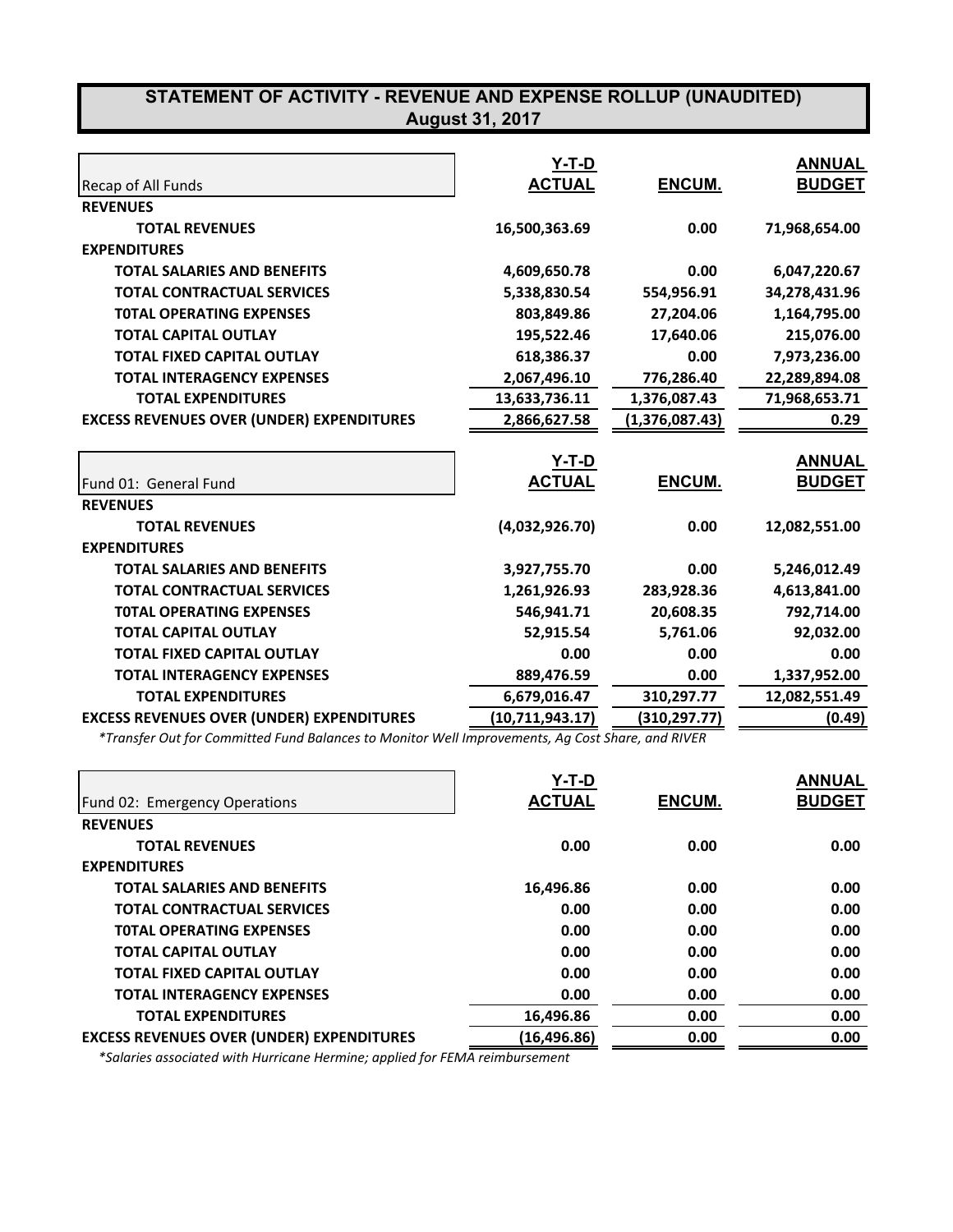| STATEMENT OF ACTIVITY - REVENUE AND EXPENSE ROLLUP (UNAUDITED)<br><b>August 31, 2017</b> |               |               |               |  |  |
|------------------------------------------------------------------------------------------|---------------|---------------|---------------|--|--|
|                                                                                          | $Y-T-D$       |               | <b>ANNUAL</b> |  |  |
| Fund 05: Middle Suwannee                                                                 | <b>ACTUAL</b> | ENCUM.        | <b>BUDGET</b> |  |  |
| <b>REVENUES</b>                                                                          |               |               |               |  |  |
| <b>TOTAL REVENUES</b>                                                                    | 24,706.25     | 0.00          | 589,083.00    |  |  |
| <b>EXPENDITURES</b>                                                                      |               |               |               |  |  |
| <b>TOTAL SALARIES AND BENEFITS</b>                                                       | 0.00          | 0.00          | 0.00          |  |  |
| <b>TOTAL CONTRACTUAL SERVICES</b>                                                        | 11,729.87     | 22,729.30     | 589,083.00    |  |  |
| <b>TOTAL OPERATING EXPENSES</b>                                                          | 0.00          | 0.00          | 0.00          |  |  |
| <b>TOTAL CAPITAL OUTLAY</b>                                                              | 0.00          | 0.00          | 0.00          |  |  |
| <b>TOTAL FIXED CAPITAL OUTLAY</b>                                                        | 0.00          | 0.00          | 0.00          |  |  |
| <b>TOTAL INTERAGENCY EXPENSES</b>                                                        | 0.00          | 0.00          | 0.00          |  |  |
| <b>TOTAL EXPENDITURES</b>                                                                | 11,729.87     | 22,729.30     | 589,083.00    |  |  |
| <b>EXCESS REVENUES OVER (UNDER) EXPENDITURES</b>                                         | 12,976.38     | (22,729.30)   | 0.00          |  |  |
|                                                                                          | $Y-T-D$       |               | <b>ANNUAL</b> |  |  |
| Fund 06: Springs Appropriation                                                           | <b>ACTUAL</b> | <b>ENCUM.</b> | <b>BUDGET</b> |  |  |
| <b>REVENUES</b>                                                                          |               |               |               |  |  |
| <b>TOTAL REVENUES</b>                                                                    | 912,930.80    | 0.00          | 31,647,104.00 |  |  |
| <b>EXPENDITURES</b>                                                                      |               |               |               |  |  |
| <b>TOTAL SALARIES AND BENEFITS</b>                                                       | 2,365.83      | 0.00          | 0.00          |  |  |
| <b>TOTAL CONTRACTUAL SERVICES</b>                                                        | 1,151,163.34  | 102,360.00    | 18,387,989.20 |  |  |
| <b>TOTAL OPERATING EXPENSES</b>                                                          | 7,454.50      | 0.00          | 0.00          |  |  |
| <b>TOTAL CAPITAL OUTLAY</b>                                                              | 32,487.00     | 0.00          | 0.00          |  |  |
| <b>TOTAL FIXED CAPITAL OUTLAY</b>                                                        | 0.00          | 0.00          | 0.00          |  |  |
| <b>TOTAL INTERAGENCY EXPENSES</b>                                                        | 230,900.00    | 616,350.00    | 13,259,114.00 |  |  |
| <b>TOTAL EXPENDITURES</b>                                                                | 1,424,370.67  | 718,710.00    | 31,647,103.20 |  |  |
| <b>EXCESS REVENUES OVER (UNDER) EXPENDITURES</b>                                         | (511, 439.87) | (718, 710.00) | 0.80          |  |  |

*\*Expenditures to be covered by DEP Reimbursement Grant; reimbursement requested*

|                                                  | Y-T-D         |        | <b>ANNUAL</b> |
|--------------------------------------------------|---------------|--------|---------------|
| <b>IFund 07: Local Revenue</b>                   | <b>ACTUAL</b> | ENCUM. | <b>BUDGET</b> |
| <b>REVENUES</b>                                  |               |        |               |
| <b>TOTAL REVENUES</b>                            | 105,600.00    | 0.00   | 105,600.00    |
| <b>EXPENDITURES</b>                              |               |        |               |
| <b>TOTAL SALARIES AND BENEFITS</b>               | 0.00          | 0.00   | 0.00          |
| <b>TOTAL CONTRACTUAL SERVICES</b>                | 0.00          | 0.00   | 0.00          |
| <b>TOTAL OPERATING EXPENSES</b>                  | 0.00          | 0.00   | 0.00          |
| <b>TOTAL CAPITAL OUTLAY</b>                      | 0.00          | 0.00   | 0.00          |
| <b>TOTAL FIXED CAPITAL OUTLAY</b>                | 0.00          | 0.00   | 0.00          |
| <b>TOTAL INTERAGENCY EXPENSES</b>                | 105,600.00    | 0.00   | 105,600.00    |
| <b>TOTAL EXPENDITURES</b>                        | 105,600.00    | 0.00   | 105,600.00    |
| <b>EXCESS REVENUES OVER (UNDER) EXPENDITURES</b> | 0.00          | 0.00   | 0.00          |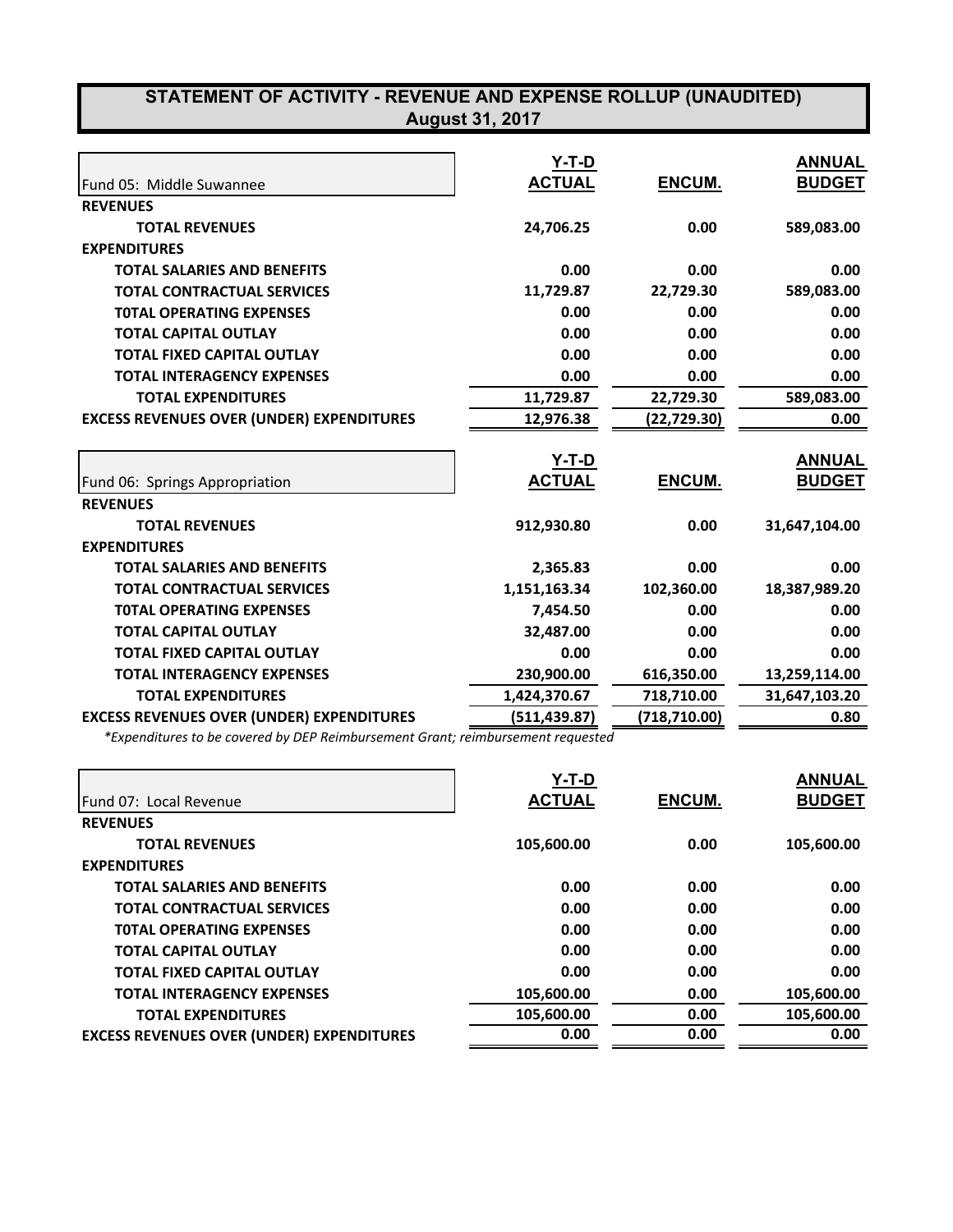| STATEMENT OF ACTIVITY - REVENUE AND EXPENSE ROLLUP (UNAUDITED)<br><b>August 31, 2017</b> |                               |          |               |  |  |
|------------------------------------------------------------------------------------------|-------------------------------|----------|---------------|--|--|
|                                                                                          |                               |          |               |  |  |
|                                                                                          | <u>Y-T-D</u><br><b>ACTUAL</b> |          | <b>ANNUAL</b> |  |  |
| Fund 08: WMLTF / Springs                                                                 |                               | ENCUM.   | <b>BUDGET</b> |  |  |
| <b>REVENUES</b>                                                                          |                               |          |               |  |  |
| <b>TOTAL REVENUES</b>                                                                    | 437,629.85                    | 0.00     | 703,468.00    |  |  |
| <b>EXPENDITURES</b>                                                                      |                               |          |               |  |  |
| <b>TOTAL SALARIES AND BENEFITS</b>                                                       | 27,965.25                     | 0.00     | 0.00          |  |  |
| <b>TOTAL CONTRACTUAL SERVICES</b>                                                        | 400,552.50                    | (298.50) | 665,033.00    |  |  |
| <b>TOTAL OPERATING EXPENSES</b>                                                          | 0.00                          | 0.00     | 0.00          |  |  |
| <b>TOTAL CAPITAL OUTLAY</b>                                                              | 0.00                          | 0.00     | 0.00          |  |  |
| TOTAL FIXED CAPITAL OUTLAY                                                               | 0.00                          | 0.00     | 0.00          |  |  |
| <b>TOTAL INTERAGENCY EXPENSES</b>                                                        | 5,000.00                      | 0.00     | 38,435.08     |  |  |
| <b>TOTAL EXPENDITURES</b>                                                                | 433,517.75                    | (298.50) | 703,468.08    |  |  |
| <b>EXCESS REVENUES OVER (UNDER) EXPENDITURES</b>                                         | 4,112.10                      | 298.50   | (0.08)        |  |  |
|                                                                                          | Y-T-D                         |          | <b>ANNUAL</b> |  |  |
| Fund 09: Monitor Well Improvements                                                       | <b>ACTUAL</b>                 | ENCUM.   | <b>BUDGET</b> |  |  |
| <b>REVENUES</b>                                                                          |                               |          |               |  |  |
| <b>TOTAL REVENUES</b>                                                                    | 3,799,539.90                  | 0.00     | 0.00          |  |  |
| <b>EXPENDITURES</b>                                                                      |                               |          |               |  |  |
| <b>TOTAL SALARIES AND BENEFITS</b>                                                       | 0.00                          | 0.00     | 0.00          |  |  |
| <b>TOTAL CONTRACTUAL SERVICES</b>                                                        | 0.00                          | 0.00     | 0.00          |  |  |
| <b>TOTAL OPERATING EXPENSES</b>                                                          | 0.00                          | 0.00     | 0.00          |  |  |
| <b>TOTAL CAPITAL OUTLAY</b>                                                              | 0.00                          | 0.00     | 0.00          |  |  |
| TOTAL FIXED CAPITAL OUTLAY                                                               | 0.00                          | 0.00     | 0.00          |  |  |
| <b>TOTAL INTERAGENCY EXPENSES</b>                                                        | 0.00                          | 0.00     | 0.00          |  |  |
| <b>TOTAL EXPENDITURES</b>                                                                | 0.00                          | 0.00     | 0.00          |  |  |
| <b>EXCESS REVENUES OVER (UNDER) EXPENDITURES</b>                                         | 3,799,539.90                  | 0.00     | 0.00          |  |  |
| *Transfer In for Committed Fund Balance                                                  |                               |          |               |  |  |
|                                                                                          | <u>Y-T-D</u>                  |          | <b>ANNUAL</b> |  |  |
| Fund 10: Florida Forever & P-2000                                                        | <b>ACTUAL</b>                 | ENCUM.   | <b>BUDGET</b> |  |  |
| <b>REVENUES</b>                                                                          |                               |          |               |  |  |
| <b>TOTAL REVENUES</b>                                                                    | 414,888.78                    | 0.00     | 8,358,000.00  |  |  |
| <b>EXPENDITURES</b>                                                                      |                               |          |               |  |  |
| <b>TOTAL SALARIES AND BENEFITS</b>                                                       | 0.00                          | 0.00     | 0.00          |  |  |
| <b>TOTAL CONTRACTUAL SERVICES</b>                                                        | 30,758.00                     | 0.00     | 0.00          |  |  |
| <b>TOTAL OPERATING EXPENSES</b>                                                          | 0.00                          | 0.00     | 0.00          |  |  |
| <b>TOTAL CAPITAL OUTLAY</b>                                                              | 0.00                          | 0.00     | 0.00          |  |  |
| <b>TOTAL FIXED CAPITAL OUTLAY</b>                                                        | 0.00                          | 0.00     | 6,358,000.00  |  |  |
| <b>TOTAL INTERAGENCY EXPENSES</b>                                                        | 0.00                          | 0.00     | 2,000,000.00  |  |  |
| <b>TOTAL EXPENDITURES</b>                                                                | 30,758.00                     | 0.00     | 8,358,000.00  |  |  |
|                                                                                          |                               |          |               |  |  |
| <b>EXCESS REVENUES OVER (UNDER) EXPENDITURES</b>                                         | 384,130.78                    | 0.00     | 0.00          |  |  |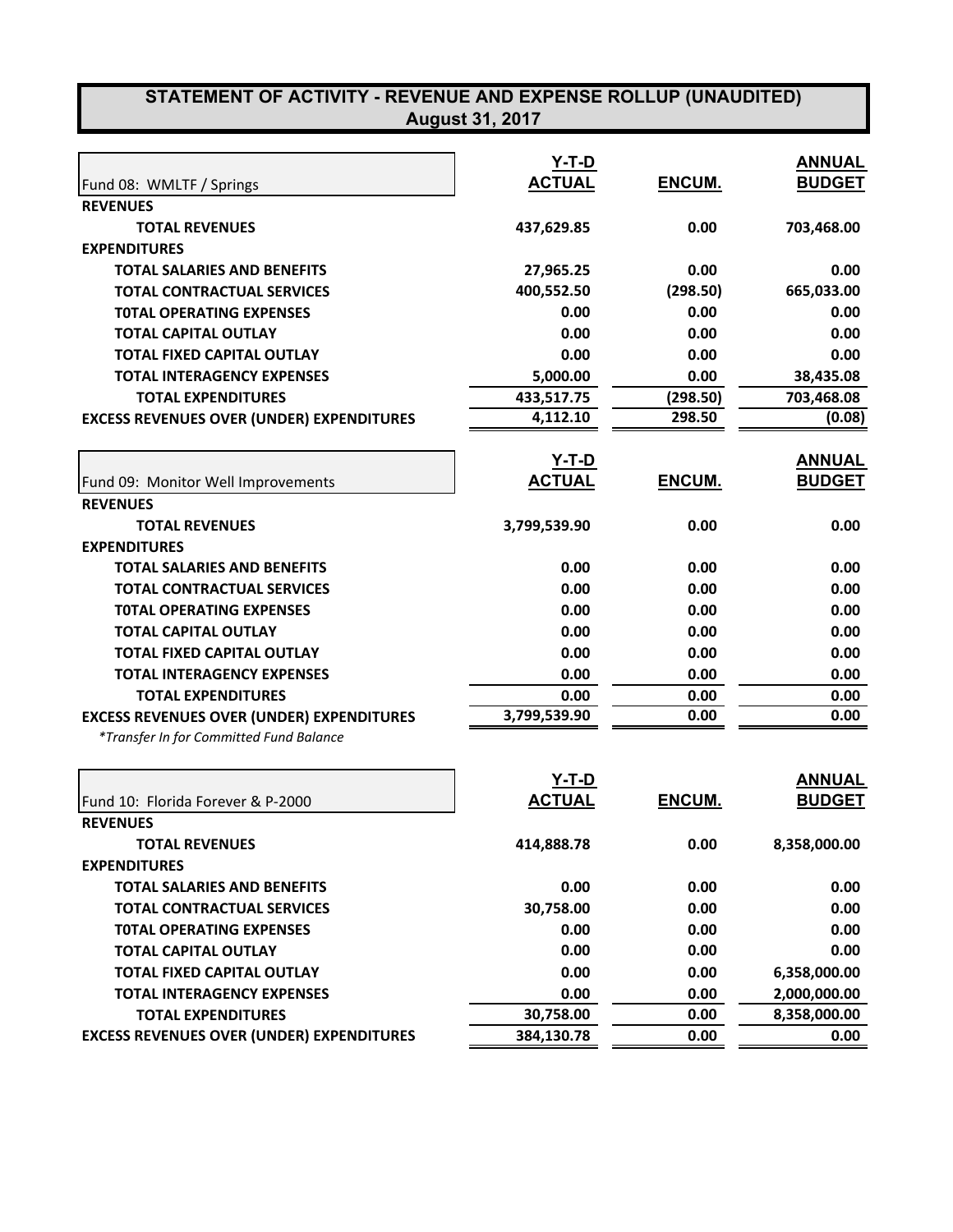| <b>Y-T-D</b><br><b>ANNUAL</b><br><b>ACTUAL</b><br><b>BUDGET</b><br>ENCUM.<br>Fund 12: DOT ETDM<br><b>REVENUES</b><br>0.00<br>0.00<br><b>TOTAL REVENUES</b><br>490.92<br><b>EXPENDITURES</b><br>2,991.02<br><b>TOTAL SALARIES AND BENEFITS</b><br>0.00<br>0.00<br><b>TOTAL CONTRACTUAL SERVICES</b><br>0.00<br>0.00<br>0.00<br>0.00<br>0.00<br>0.00<br><b>TOTAL OPERATING EXPENSES</b><br><b>TOTAL CAPITAL OUTLAY</b><br>0.00<br>0.00<br>0.00<br>TOTAL FIXED CAPITAL OUTLAY<br>0.00<br>0.00<br>0.00<br>0.00<br>0.00<br>0.00<br><b>TOTAL INTERAGENCY EXPENSES</b><br>2,991.02<br>0.00<br>0.00<br><b>TOTAL EXPENDITURES</b><br>(2,500.10)<br>0.00<br>0.00<br><b>EXCESS REVENUES OVER (UNDER) EXPENDITURES</b><br><u>Y-T-D</u><br><b>ACTUAL</b><br><b>ENCUM.</b><br>Fund 13: Land Management/Operations<br><b>REVENUES</b><br>0.00<br>4,497,071.00<br><b>TOTAL REVENUES</b><br>3,476,282.96<br><b>EXPENDITURES</b><br><b>TOTAL SALARIES AND BENEFITS</b><br>626,888.60<br>0.00<br>801,208.18<br><b>TOTAL CONTRACTUAL SERVICES</b><br>989,715.71<br>81,850.00<br>2,288,829.00<br>6,595.71<br><b>TOTAL OPERATING EXPENSES</b><br>249,453.65<br>372,081.00<br><b>TOTAL CAPITAL OUTLAY</b><br>110,119.92<br>11,879.00<br>123,044.00<br>TOTAL FIXED CAPITAL OUTLAY<br>0.00<br>0.00<br>275,000.00<br><b>TOTAL INTERAGENCY EXPENSES</b><br>86.40<br>636,909.00<br>387,241.76<br>100,411.11<br>2,363,419.64<br>4,497,071.18<br><b>TOTAL EXPENDITURES</b><br><b>EXCESS REVENUES OVER (UNDER) EXPENDITURES</b><br>(100, 411.11)<br>1,112,863.32<br>Y-T-D<br><u>ACTUAL</u><br><u>ENCUM.</u><br>Fund 19: DOT Mitigation<br><b>REVENUES</b><br>104,515.94<br>0.00<br><b>TOTAL REVENUES</b><br>1,074,132.00<br><b>EXPENDITURES</b><br>2,116.03<br>0.00<br>0.00<br><b>TOTAL SALARIES AND BENEFITS</b><br>89,429.49<br>0.00<br>1,074,131.43<br><b>TOTAL CONTRACTUAL SERVICES</b><br>0.00<br>0.00<br><b>TOTAL OPERATING EXPENSES</b><br>0.00<br>0.00<br>0.00<br>0.00<br><b>TOTAL CAPITAL OUTLAY</b><br>0.00<br><b>TOTAL FIXED CAPITAL OUTLAY</b><br>0.00<br>0.00<br><b>TOTAL INTERAGENCY EXPENSES</b><br>0.00<br>0.00<br>0.00<br><b>TOTAL EXPENDITURES</b><br>91,545.52<br>0.00<br>1,074,131.43 | STATEMENT OF ACTIVITY - REVENUE AND EXPENSE ROLLUP (UNAUDITED)<br><b>August 31, 2017</b> |           |      |      |  |  |
|----------------------------------------------------------------------------------------------------------------------------------------------------------------------------------------------------------------------------------------------------------------------------------------------------------------------------------------------------------------------------------------------------------------------------------------------------------------------------------------------------------------------------------------------------------------------------------------------------------------------------------------------------------------------------------------------------------------------------------------------------------------------------------------------------------------------------------------------------------------------------------------------------------------------------------------------------------------------------------------------------------------------------------------------------------------------------------------------------------------------------------------------------------------------------------------------------------------------------------------------------------------------------------------------------------------------------------------------------------------------------------------------------------------------------------------------------------------------------------------------------------------------------------------------------------------------------------------------------------------------------------------------------------------------------------------------------------------------------------------------------------------------------------------------------------------------------------------------------------------------------------------------------------------------------------------------------------------------------------------------------------------------------------------------------------------------------------------------------------------------------------------------------------------------------|------------------------------------------------------------------------------------------|-----------|------|------|--|--|
|                                                                                                                                                                                                                                                                                                                                                                                                                                                                                                                                                                                                                                                                                                                                                                                                                                                                                                                                                                                                                                                                                                                                                                                                                                                                                                                                                                                                                                                                                                                                                                                                                                                                                                                                                                                                                                                                                                                                                                                                                                                                                                                                                                            |                                                                                          |           |      |      |  |  |
|                                                                                                                                                                                                                                                                                                                                                                                                                                                                                                                                                                                                                                                                                                                                                                                                                                                                                                                                                                                                                                                                                                                                                                                                                                                                                                                                                                                                                                                                                                                                                                                                                                                                                                                                                                                                                                                                                                                                                                                                                                                                                                                                                                            |                                                                                          |           |      |      |  |  |
|                                                                                                                                                                                                                                                                                                                                                                                                                                                                                                                                                                                                                                                                                                                                                                                                                                                                                                                                                                                                                                                                                                                                                                                                                                                                                                                                                                                                                                                                                                                                                                                                                                                                                                                                                                                                                                                                                                                                                                                                                                                                                                                                                                            |                                                                                          |           |      |      |  |  |
|                                                                                                                                                                                                                                                                                                                                                                                                                                                                                                                                                                                                                                                                                                                                                                                                                                                                                                                                                                                                                                                                                                                                                                                                                                                                                                                                                                                                                                                                                                                                                                                                                                                                                                                                                                                                                                                                                                                                                                                                                                                                                                                                                                            |                                                                                          |           |      |      |  |  |
|                                                                                                                                                                                                                                                                                                                                                                                                                                                                                                                                                                                                                                                                                                                                                                                                                                                                                                                                                                                                                                                                                                                                                                                                                                                                                                                                                                                                                                                                                                                                                                                                                                                                                                                                                                                                                                                                                                                                                                                                                                                                                                                                                                            |                                                                                          |           |      |      |  |  |
|                                                                                                                                                                                                                                                                                                                                                                                                                                                                                                                                                                                                                                                                                                                                                                                                                                                                                                                                                                                                                                                                                                                                                                                                                                                                                                                                                                                                                                                                                                                                                                                                                                                                                                                                                                                                                                                                                                                                                                                                                                                                                                                                                                            |                                                                                          |           |      |      |  |  |
|                                                                                                                                                                                                                                                                                                                                                                                                                                                                                                                                                                                                                                                                                                                                                                                                                                                                                                                                                                                                                                                                                                                                                                                                                                                                                                                                                                                                                                                                                                                                                                                                                                                                                                                                                                                                                                                                                                                                                                                                                                                                                                                                                                            |                                                                                          |           |      |      |  |  |
|                                                                                                                                                                                                                                                                                                                                                                                                                                                                                                                                                                                                                                                                                                                                                                                                                                                                                                                                                                                                                                                                                                                                                                                                                                                                                                                                                                                                                                                                                                                                                                                                                                                                                                                                                                                                                                                                                                                                                                                                                                                                                                                                                                            |                                                                                          |           |      |      |  |  |
|                                                                                                                                                                                                                                                                                                                                                                                                                                                                                                                                                                                                                                                                                                                                                                                                                                                                                                                                                                                                                                                                                                                                                                                                                                                                                                                                                                                                                                                                                                                                                                                                                                                                                                                                                                                                                                                                                                                                                                                                                                                                                                                                                                            |                                                                                          |           |      |      |  |  |
| <b>ANNUAL</b><br><b>BUDGET</b><br>(0.18)<br><b>ANNUAL</b>                                                                                                                                                                                                                                                                                                                                                                                                                                                                                                                                                                                                                                                                                                                                                                                                                                                                                                                                                                                                                                                                                                                                                                                                                                                                                                                                                                                                                                                                                                                                                                                                                                                                                                                                                                                                                                                                                                                                                                                                                                                                                                                  |                                                                                          |           |      |      |  |  |
|                                                                                                                                                                                                                                                                                                                                                                                                                                                                                                                                                                                                                                                                                                                                                                                                                                                                                                                                                                                                                                                                                                                                                                                                                                                                                                                                                                                                                                                                                                                                                                                                                                                                                                                                                                                                                                                                                                                                                                                                                                                                                                                                                                            |                                                                                          |           |      |      |  |  |
|                                                                                                                                                                                                                                                                                                                                                                                                                                                                                                                                                                                                                                                                                                                                                                                                                                                                                                                                                                                                                                                                                                                                                                                                                                                                                                                                                                                                                                                                                                                                                                                                                                                                                                                                                                                                                                                                                                                                                                                                                                                                                                                                                                            |                                                                                          |           |      |      |  |  |
|                                                                                                                                                                                                                                                                                                                                                                                                                                                                                                                                                                                                                                                                                                                                                                                                                                                                                                                                                                                                                                                                                                                                                                                                                                                                                                                                                                                                                                                                                                                                                                                                                                                                                                                                                                                                                                                                                                                                                                                                                                                                                                                                                                            |                                                                                          |           |      |      |  |  |
|                                                                                                                                                                                                                                                                                                                                                                                                                                                                                                                                                                                                                                                                                                                                                                                                                                                                                                                                                                                                                                                                                                                                                                                                                                                                                                                                                                                                                                                                                                                                                                                                                                                                                                                                                                                                                                                                                                                                                                                                                                                                                                                                                                            |                                                                                          |           |      |      |  |  |
|                                                                                                                                                                                                                                                                                                                                                                                                                                                                                                                                                                                                                                                                                                                                                                                                                                                                                                                                                                                                                                                                                                                                                                                                                                                                                                                                                                                                                                                                                                                                                                                                                                                                                                                                                                                                                                                                                                                                                                                                                                                                                                                                                                            |                                                                                          |           |      |      |  |  |
|                                                                                                                                                                                                                                                                                                                                                                                                                                                                                                                                                                                                                                                                                                                                                                                                                                                                                                                                                                                                                                                                                                                                                                                                                                                                                                                                                                                                                                                                                                                                                                                                                                                                                                                                                                                                                                                                                                                                                                                                                                                                                                                                                                            |                                                                                          |           |      |      |  |  |
|                                                                                                                                                                                                                                                                                                                                                                                                                                                                                                                                                                                                                                                                                                                                                                                                                                                                                                                                                                                                                                                                                                                                                                                                                                                                                                                                                                                                                                                                                                                                                                                                                                                                                                                                                                                                                                                                                                                                                                                                                                                                                                                                                                            |                                                                                          |           |      |      |  |  |
|                                                                                                                                                                                                                                                                                                                                                                                                                                                                                                                                                                                                                                                                                                                                                                                                                                                                                                                                                                                                                                                                                                                                                                                                                                                                                                                                                                                                                                                                                                                                                                                                                                                                                                                                                                                                                                                                                                                                                                                                                                                                                                                                                                            |                                                                                          |           |      |      |  |  |
|                                                                                                                                                                                                                                                                                                                                                                                                                                                                                                                                                                                                                                                                                                                                                                                                                                                                                                                                                                                                                                                                                                                                                                                                                                                                                                                                                                                                                                                                                                                                                                                                                                                                                                                                                                                                                                                                                                                                                                                                                                                                                                                                                                            |                                                                                          |           |      |      |  |  |
|                                                                                                                                                                                                                                                                                                                                                                                                                                                                                                                                                                                                                                                                                                                                                                                                                                                                                                                                                                                                                                                                                                                                                                                                                                                                                                                                                                                                                                                                                                                                                                                                                                                                                                                                                                                                                                                                                                                                                                                                                                                                                                                                                                            |                                                                                          |           |      |      |  |  |
|                                                                                                                                                                                                                                                                                                                                                                                                                                                                                                                                                                                                                                                                                                                                                                                                                                                                                                                                                                                                                                                                                                                                                                                                                                                                                                                                                                                                                                                                                                                                                                                                                                                                                                                                                                                                                                                                                                                                                                                                                                                                                                                                                                            |                                                                                          |           |      |      |  |  |
|                                                                                                                                                                                                                                                                                                                                                                                                                                                                                                                                                                                                                                                                                                                                                                                                                                                                                                                                                                                                                                                                                                                                                                                                                                                                                                                                                                                                                                                                                                                                                                                                                                                                                                                                                                                                                                                                                                                                                                                                                                                                                                                                                                            |                                                                                          |           |      |      |  |  |
|                                                                                                                                                                                                                                                                                                                                                                                                                                                                                                                                                                                                                                                                                                                                                                                                                                                                                                                                                                                                                                                                                                                                                                                                                                                                                                                                                                                                                                                                                                                                                                                                                                                                                                                                                                                                                                                                                                                                                                                                                                                                                                                                                                            |                                                                                          |           |      |      |  |  |
|                                                                                                                                                                                                                                                                                                                                                                                                                                                                                                                                                                                                                                                                                                                                                                                                                                                                                                                                                                                                                                                                                                                                                                                                                                                                                                                                                                                                                                                                                                                                                                                                                                                                                                                                                                                                                                                                                                                                                                                                                                                                                                                                                                            |                                                                                          |           |      |      |  |  |
|                                                                                                                                                                                                                                                                                                                                                                                                                                                                                                                                                                                                                                                                                                                                                                                                                                                                                                                                                                                                                                                                                                                                                                                                                                                                                                                                                                                                                                                                                                                                                                                                                                                                                                                                                                                                                                                                                                                                                                                                                                                                                                                                                                            |                                                                                          |           |      |      |  |  |
|                                                                                                                                                                                                                                                                                                                                                                                                                                                                                                                                                                                                                                                                                                                                                                                                                                                                                                                                                                                                                                                                                                                                                                                                                                                                                                                                                                                                                                                                                                                                                                                                                                                                                                                                                                                                                                                                                                                                                                                                                                                                                                                                                                            |                                                                                          |           |      |      |  |  |
|                                                                                                                                                                                                                                                                                                                                                                                                                                                                                                                                                                                                                                                                                                                                                                                                                                                                                                                                                                                                                                                                                                                                                                                                                                                                                                                                                                                                                                                                                                                                                                                                                                                                                                                                                                                                                                                                                                                                                                                                                                                                                                                                                                            |                                                                                          |           |      |      |  |  |
| <b>BUDGET</b>                                                                                                                                                                                                                                                                                                                                                                                                                                                                                                                                                                                                                                                                                                                                                                                                                                                                                                                                                                                                                                                                                                                                                                                                                                                                                                                                                                                                                                                                                                                                                                                                                                                                                                                                                                                                                                                                                                                                                                                                                                                                                                                                                              |                                                                                          |           |      |      |  |  |
|                                                                                                                                                                                                                                                                                                                                                                                                                                                                                                                                                                                                                                                                                                                                                                                                                                                                                                                                                                                                                                                                                                                                                                                                                                                                                                                                                                                                                                                                                                                                                                                                                                                                                                                                                                                                                                                                                                                                                                                                                                                                                                                                                                            |                                                                                          |           |      |      |  |  |
|                                                                                                                                                                                                                                                                                                                                                                                                                                                                                                                                                                                                                                                                                                                                                                                                                                                                                                                                                                                                                                                                                                                                                                                                                                                                                                                                                                                                                                                                                                                                                                                                                                                                                                                                                                                                                                                                                                                                                                                                                                                                                                                                                                            |                                                                                          |           |      |      |  |  |
|                                                                                                                                                                                                                                                                                                                                                                                                                                                                                                                                                                                                                                                                                                                                                                                                                                                                                                                                                                                                                                                                                                                                                                                                                                                                                                                                                                                                                                                                                                                                                                                                                                                                                                                                                                                                                                                                                                                                                                                                                                                                                                                                                                            |                                                                                          |           |      |      |  |  |
|                                                                                                                                                                                                                                                                                                                                                                                                                                                                                                                                                                                                                                                                                                                                                                                                                                                                                                                                                                                                                                                                                                                                                                                                                                                                                                                                                                                                                                                                                                                                                                                                                                                                                                                                                                                                                                                                                                                                                                                                                                                                                                                                                                            |                                                                                          |           |      |      |  |  |
|                                                                                                                                                                                                                                                                                                                                                                                                                                                                                                                                                                                                                                                                                                                                                                                                                                                                                                                                                                                                                                                                                                                                                                                                                                                                                                                                                                                                                                                                                                                                                                                                                                                                                                                                                                                                                                                                                                                                                                                                                                                                                                                                                                            |                                                                                          |           |      |      |  |  |
|                                                                                                                                                                                                                                                                                                                                                                                                                                                                                                                                                                                                                                                                                                                                                                                                                                                                                                                                                                                                                                                                                                                                                                                                                                                                                                                                                                                                                                                                                                                                                                                                                                                                                                                                                                                                                                                                                                                                                                                                                                                                                                                                                                            |                                                                                          |           |      |      |  |  |
|                                                                                                                                                                                                                                                                                                                                                                                                                                                                                                                                                                                                                                                                                                                                                                                                                                                                                                                                                                                                                                                                                                                                                                                                                                                                                                                                                                                                                                                                                                                                                                                                                                                                                                                                                                                                                                                                                                                                                                                                                                                                                                                                                                            |                                                                                          |           |      |      |  |  |
|                                                                                                                                                                                                                                                                                                                                                                                                                                                                                                                                                                                                                                                                                                                                                                                                                                                                                                                                                                                                                                                                                                                                                                                                                                                                                                                                                                                                                                                                                                                                                                                                                                                                                                                                                                                                                                                                                                                                                                                                                                                                                                                                                                            |                                                                                          |           |      |      |  |  |
|                                                                                                                                                                                                                                                                                                                                                                                                                                                                                                                                                                                                                                                                                                                                                                                                                                                                                                                                                                                                                                                                                                                                                                                                                                                                                                                                                                                                                                                                                                                                                                                                                                                                                                                                                                                                                                                                                                                                                                                                                                                                                                                                                                            |                                                                                          |           |      |      |  |  |
|                                                                                                                                                                                                                                                                                                                                                                                                                                                                                                                                                                                                                                                                                                                                                                                                                                                                                                                                                                                                                                                                                                                                                                                                                                                                                                                                                                                                                                                                                                                                                                                                                                                                                                                                                                                                                                                                                                                                                                                                                                                                                                                                                                            |                                                                                          |           |      |      |  |  |
|                                                                                                                                                                                                                                                                                                                                                                                                                                                                                                                                                                                                                                                                                                                                                                                                                                                                                                                                                                                                                                                                                                                                                                                                                                                                                                                                                                                                                                                                                                                                                                                                                                                                                                                                                                                                                                                                                                                                                                                                                                                                                                                                                                            |                                                                                          |           |      |      |  |  |
|                                                                                                                                                                                                                                                                                                                                                                                                                                                                                                                                                                                                                                                                                                                                                                                                                                                                                                                                                                                                                                                                                                                                                                                                                                                                                                                                                                                                                                                                                                                                                                                                                                                                                                                                                                                                                                                                                                                                                                                                                                                                                                                                                                            |                                                                                          |           |      |      |  |  |
|                                                                                                                                                                                                                                                                                                                                                                                                                                                                                                                                                                                                                                                                                                                                                                                                                                                                                                                                                                                                                                                                                                                                                                                                                                                                                                                                                                                                                                                                                                                                                                                                                                                                                                                                                                                                                                                                                                                                                                                                                                                                                                                                                                            | <b>EXCESS REVENUES OVER (UNDER) EXPENDITURES</b>                                         | 12,970.42 | 0.00 | 0.57 |  |  |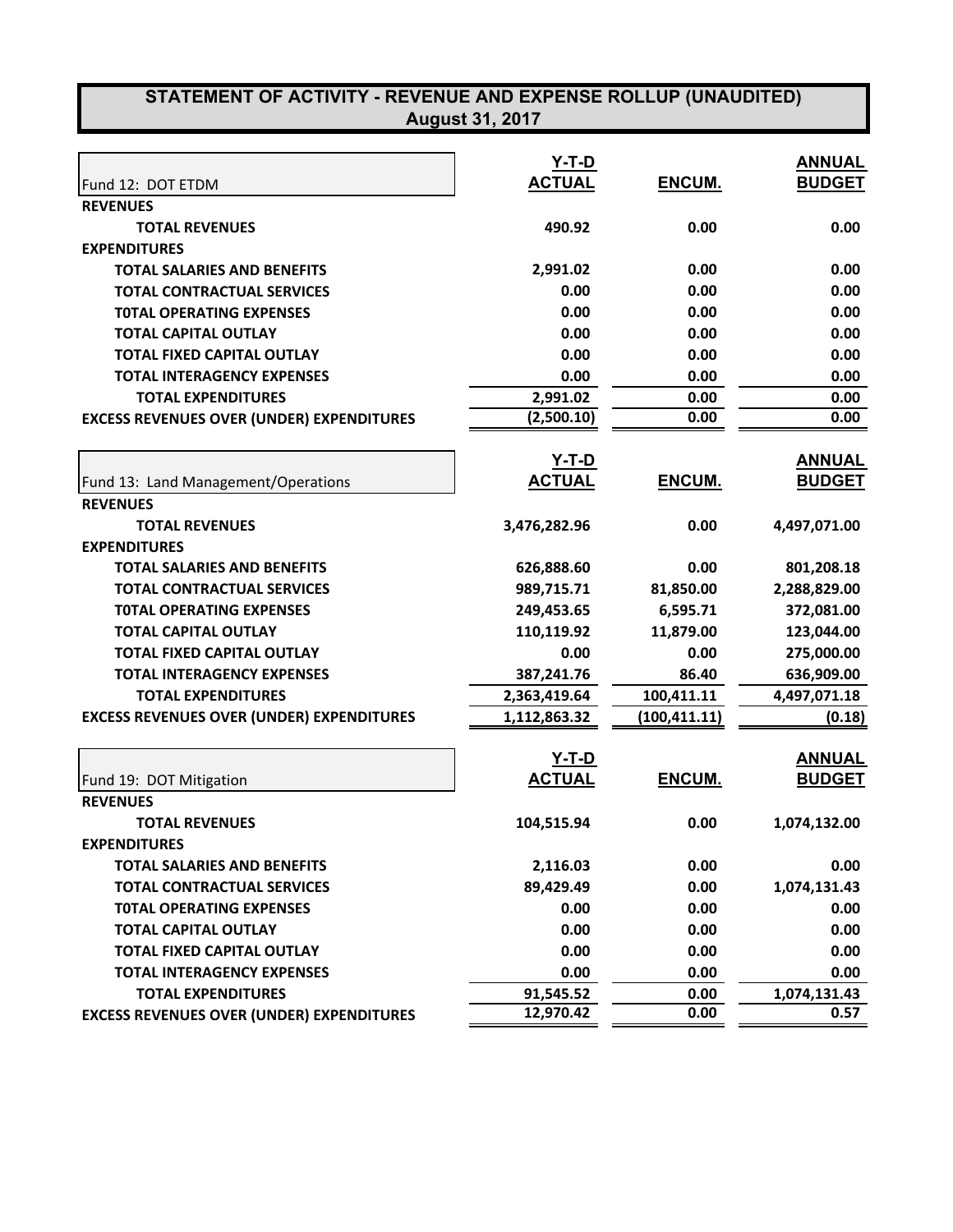| STATEMENT OF ACTIVITY - REVENUE AND EXPENSE ROLLUP (UNAUDITED)<br><b>August 31, 2017</b> |                               |              |               |  |  |
|------------------------------------------------------------------------------------------|-------------------------------|--------------|---------------|--|--|
|                                                                                          |                               |              | <b>ANNUAL</b> |  |  |
|                                                                                          | <u>Y-T-D</u><br><b>ACTUAL</b> | ENCUM.       | <b>BUDGET</b> |  |  |
| Fund 29: SRP                                                                             |                               |              |               |  |  |
| <b>REVENUES</b><br><b>TOTAL REVENUES</b>                                                 |                               | 0.00         | 175,000.00    |  |  |
| <b>EXPENDITURES</b>                                                                      | 93,392.76                     |              |               |  |  |
| <b>TOTAL CONTRACTUAL SERVICES</b>                                                        | 0.00                          | 0.00         | 0.00          |  |  |
| <b>TOTAL OPERATING EXPENSES</b>                                                          | 0.00                          | 0.00         | 0.00          |  |  |
| <b>TOTAL CAPITAL OUTLAY</b>                                                              | 0.00                          | 0.00         | 0.00          |  |  |
| TOTAL FIXED CAPITAL OUTLAY                                                               | 0.00                          | 0.00         | 0.00          |  |  |
| <b>TOTAL INTERAGENCY EXPENSES</b>                                                        | 87,750.00                     | 117,000.00   | 175,000.00    |  |  |
| <b>TOTAL EXPENDITURES</b>                                                                | 87,750.00                     | 117,000.00   | 175,000.00    |  |  |
| <b>EXCESS REVENUES OVER (UNDER) EXPENDITURES</b>                                         | 5,642.76                      | (117,000.00) | 0.00          |  |  |
|                                                                                          |                               |              |               |  |  |
|                                                                                          | Y-T-D                         |              | <b>ANNUAL</b> |  |  |
| Fund 30: Camp Blanding Buffer Lands                                                      | <b>ACTUAL</b>                 | ENCUM.       | <b>BUDGET</b> |  |  |
| <b>REVENUES</b>                                                                          |                               |              |               |  |  |
| <b>TOTAL REVENUES</b>                                                                    | 1,345,329.74                  | 0.00         | 1,340,236.00  |  |  |
| <b>EXPENDITURES</b>                                                                      |                               |              |               |  |  |
| <b>TOTAL SALARIES AND BENEFITS</b>                                                       | 0.00                          | 0.00         | 0.00          |  |  |
| <b>TOTAL CONTRACTUAL SERVICES</b>                                                        | 13,900.00                     | 0.00         | 0.00          |  |  |
| <b>TOTAL OPERATING EXPENSES</b>                                                          | 0.00                          | 0.00         | 0.00          |  |  |
| <b>TOTAL CAPITAL OUTLAY</b>                                                              | 0.00                          | 0.00         | 0.00          |  |  |
| TOTAL FIXED CAPITAL OUTLAY                                                               | 618,386.37                    | 0.00         | 1,340,236.00  |  |  |
| <b>TOTAL INTERAGENCY EXPENSES</b>                                                        | 0.00                          | 0.00         | 0.00          |  |  |
| <b>TOTAL EXPENDITURES</b>                                                                | 632,286.37                    | 0.00         | 1,340,236.00  |  |  |
| <b>EXCESS REVENUES OVER (UNDER) EXPENDITURES</b>                                         | 713,043.37                    | 0.00         | 0.00          |  |  |
|                                                                                          |                               |              |               |  |  |
|                                                                                          | Y-T-D                         |              | <b>ANNUAL</b> |  |  |
| Fund 33: PCS Mitigation                                                                  | <b>ACTUAL</b>                 | ENCUM.       | <b>BUDGET</b> |  |  |
| <b>REVENUES</b>                                                                          |                               |              |               |  |  |
| <b>TOTAL REVENUES</b>                                                                    | 1,364.54                      | 0.00         | 0.00          |  |  |
| <b>EXPENDITURES</b>                                                                      |                               |              |               |  |  |
| <b>TOTAL SALARIES AND BENEFITS</b>                                                       | 0.00                          | 0.00         | 0.00          |  |  |
| <b>TOTAL CONTRACTUAL SERVICES</b>                                                        | 0.00                          | 0.00         | 0.00          |  |  |
| <b>TOTAL OPERATING EXPENSES</b>                                                          | 0.00                          | 0.00         | 0.00          |  |  |
| <b>TOTAL CAPITAL OUTLAY</b>                                                              | 0.00                          | 0.00         | 0.00          |  |  |
| <b>TOTAL FIXED CAPITAL OUTLAY</b>                                                        | 0.00                          | 0.00         | 0.00          |  |  |
| <b>TOTAL INTERAGENCY EXPENSES</b>                                                        | 0.00                          | 0.00         | 0.00          |  |  |
| <b>TOTAL EXPENDITURES</b>                                                                | 0.00                          | 0.00         | 0.00          |  |  |
| <b>EXCESS REVENUES OVER (UNDER) EXPENDITURES</b>                                         | 1,364.54                      | 0.00         | 0.00          |  |  |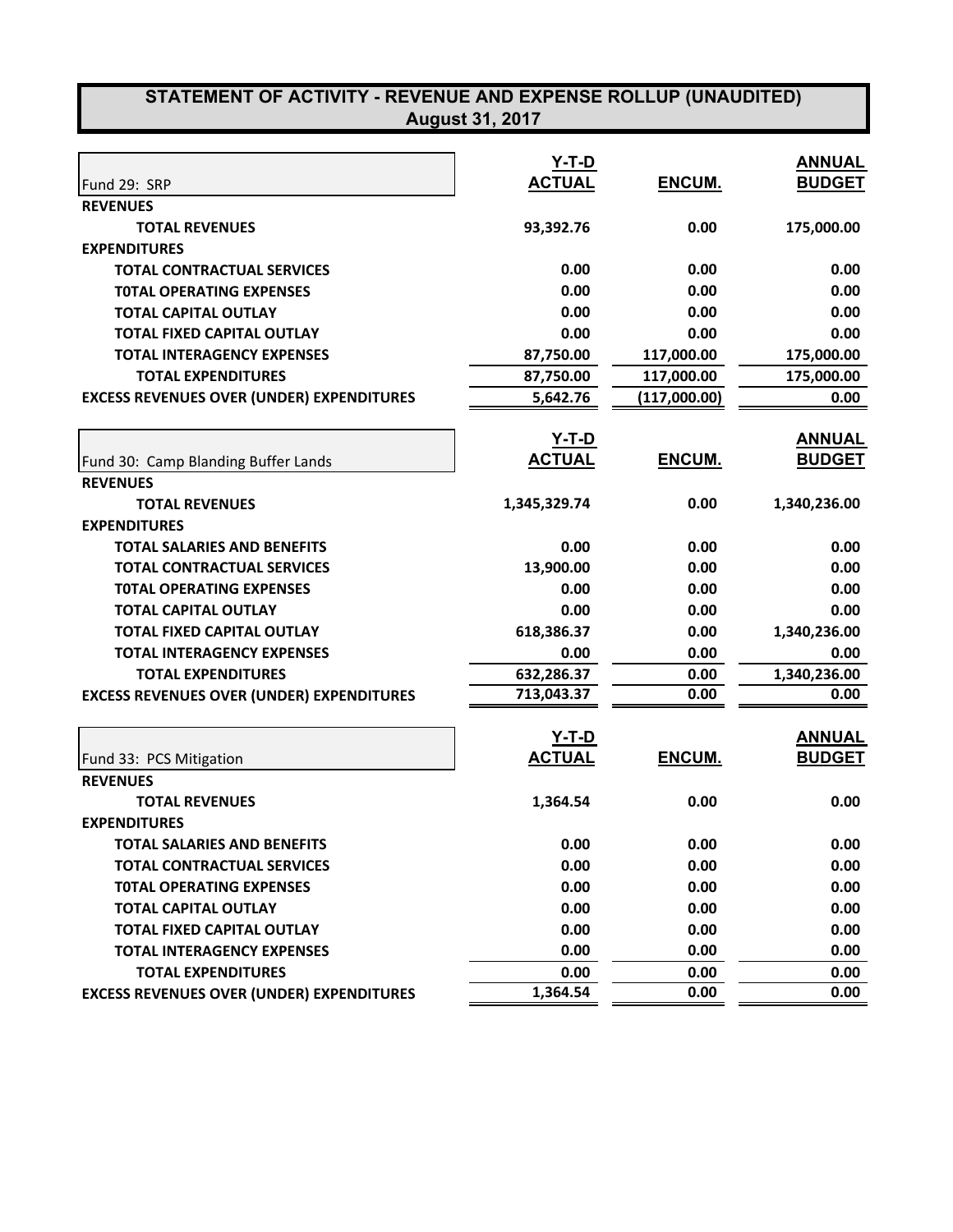## **STATEMENT OF ACTIVITY - REVENUE AND EXPENSE ROLLUP (UNAUDITED) August 31, 2017**

|                                                  | Y-T-D         |               | <b>ANNUAL</b> |
|--------------------------------------------------|---------------|---------------|---------------|
| Fund 51: District Ag Cost Share                  | <b>ACTUAL</b> | <b>ENCUM.</b> | <b>BUDGET</b> |
| <b>REVENUES</b>                                  |               |               |               |
| <b>TOTAL REVENUES</b>                            | 5,395,445.88  | 0.00          | 2,173,213.00  |
| <b>EXPENDITURES</b>                              |               |               |               |
| <b>TOTAL SALARIES AND BENEFITS</b>               | 0.00          | 0.00          | 0.00          |
| <b>TOTAL CONTRACTUAL SERVICES</b>                | 731,661.98    | 64,387.75     | 2,114,213.33  |
| <b>TOTAL OPERATING EXPENSES</b>                  | 0.00          | 0.00          | 0.00          |
| <b>TOTAL CAPITAL OUTLAY</b>                      | 0.00          | 0.00          | 0.00          |
| TOTAL FIXED CAPITAL OUTLAY                       | 0.00          | 0.00          | 0.00          |
| <b>TOTAL INTERAGENCY EXPENSES</b>                | 0.00          | 0.00          | 59,000.00     |
| <b>TOTAL EXPENDITURES</b>                        | 731,661.98    | 64,387.75     | 2,173,213.33  |
| <b>EXCESS REVENUES OVER (UNDER) EXPENDITURES</b> | 4,663,783.90  | (64, 387.75)  | (0.33)        |
| *Transfer In for Committed Fund Balance          |               |               |               |
|                                                  | <u>Y-T-D</u>  |               | <b>ANNUAL</b> |
| Fund 53: District River Cost Share               | <b>ACTUAL</b> | ENCUM.        | <b>BUDGET</b> |
| <b>REVENUES</b>                                  |               |               |               |
| <b>TOTAL REVENUES</b>                            | 3,760,836.01  | 0.00          | 4,947,184.00  |
| <b>EXPENDITURES</b>                              |               |               |               |
| <b>TOTAL SALARIES AND BENEFITS</b>               | 0.00          | 0.00          | 0.00          |
| <b>TOTAL CONTRACTUAL SERVICES</b>                | 0.00          | 0.00          | 269,300.00    |
| <b>TOTAL OPERATING EXPENSES</b>                  | 0.00          | 0.00          | 0.00          |
| <b>TOTAL CAPITAL OUTLAY</b>                      | 0.00          | 0.00          | 0.00          |
| <b>TOTAL FIXED CAPITAL OUTLAY</b>                | 0.00          | 0.00          | 0.00          |
| <b>TOTAL INTERAGENCY EXPENSES</b>                | 361,527.75    | 42,850.00     | 4,677,884.00  |
| <b>TOTAL EXPENDITURES</b>                        | 361,527.75    | 42,850.00     | 4,947,184.00  |
| <b>EXCESS REVENUES OVER (UNDER) EXPENDITURES</b> | 3,399,308.26  | (42, 850.00)  | 0.00          |
| *Transfer In for Committed Fund Balance          |               |               |               |
|                                                  | Y-T-D         |               | <b>ANNUAL</b> |
| Fund 56: FEMA Grants                             | <b>ACTUAL</b> | <b>ENCUM.</b> | <b>BUDGET</b> |
| <b>REVENUES</b>                                  |               |               |               |
| <b>TOTAL REVENUES</b>                            | 602,807.72    | 0.00          | 3,124,112.00  |
| <b>EXPENDITURES</b>                              |               |               |               |
| <b>TOTAL SALARIES AND BENEFITS</b>               | 0.00          | 0.00          | 0.00          |
| <b>TOTAL CONTRACTUAL SERVICES</b>                | 602,807.72    | 0.00          | 3,124,112.00  |
| <b>TOTAL OPERATING EXPENSES</b>                  | 0.00          | 0.00          | 0.00          |
| <b>TOTAL CAPITAL OUTLAY</b>                      | 0.00          | 0.00          | 0.00          |
| <b>TOTAL FIXED CAPITAL OUTLAY</b>                | 0.00          | 0.00          | 0.00          |
| <b>TOTAL INTERAGENCY EXPENSES</b>                | 0.00          | 0.00          | 0.00          |
| <b>TOTAL EXPENDITURES</b>                        | 602,807.72    | 0.00          | 3,124,112.00  |
| <b>EXCESS REVENUES OVER (UNDER) EXPENDITURES</b> | 0.00          | 0.00          | 0.00          |